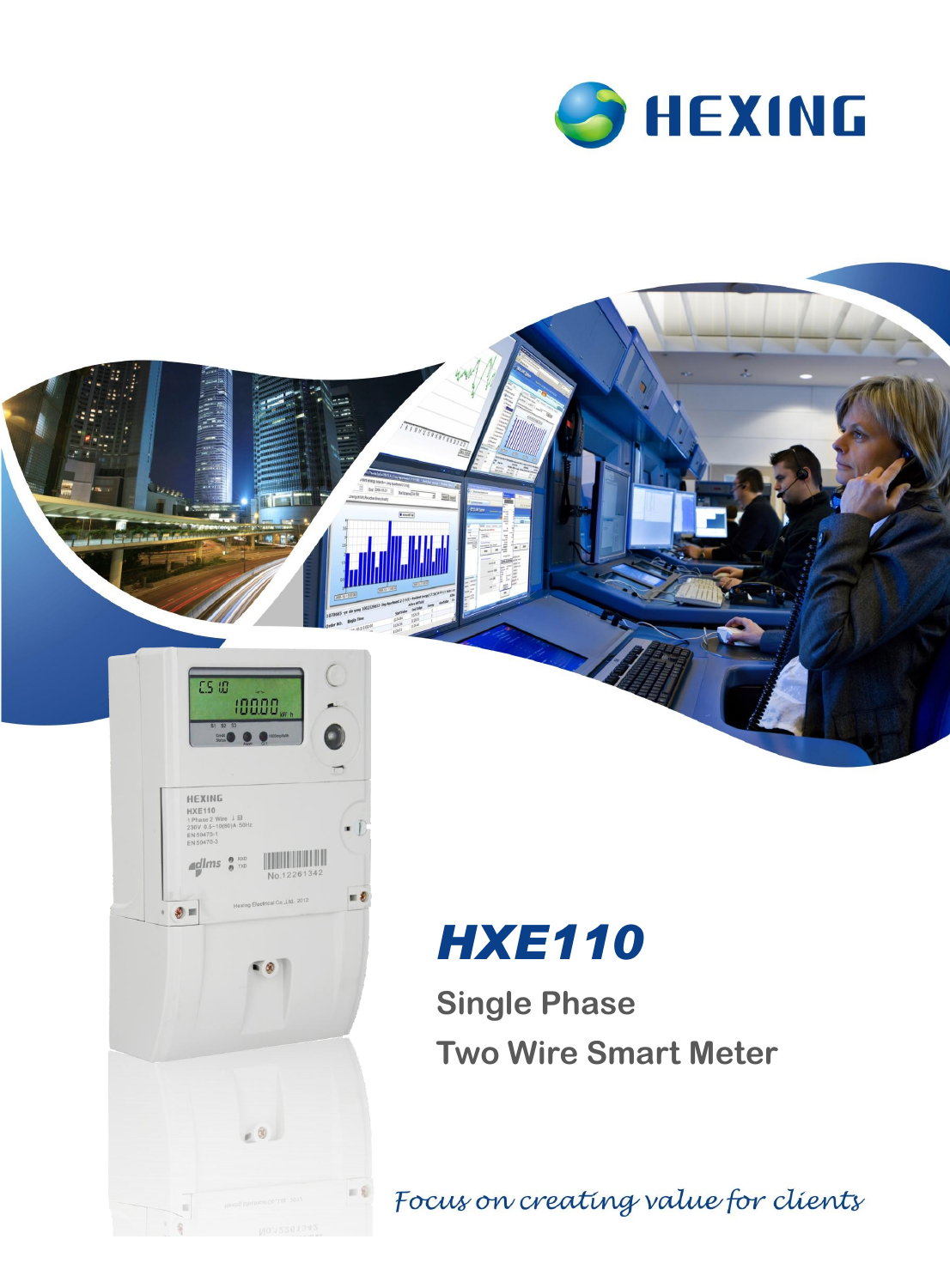

**HXE110 is a smart residential meter with modular design. With plug & play communication module (GPRS/PLC/RF), the meter is designed to keep it working in complex environment by selecting suitable communication module.**

### **Highlights**

- $\triangleright$  Plug & play communication module
- Open standardized protocol: DLMS/COSEM
- $\triangleright$  Local and remote firmware upgrade
- $\triangleright$  Data encryption schemes to ensure the data security in communication
- $\triangleright$  Internal switch relay for load demand control by configuration or remote communication

### **Main Functionalities**

#### **Measurement**

- Forward and reverse active energy in tariff
- Forward and reverse reactive energy in tariff
- Forward and reverse apparent energy in tariff
- · Four quadrant reactive energy in tariffs
- · Instantaneous value measurement

#### **Tariff**

- Up to 4 tariffs
- · up to 8 divisions per day, weekend configurable
- · Up to 4 seasons, working days and weekend tariff scheme configurable per season
- · Up to 100 holidays configurable individually. Holidays applied with sole tariff or with a holiday tariff scheme
- 8 daily tables
- Standby tariff table available
- **12-Month Billing Data**
- **Demand**
	- Demand Interval configurable
	- Block or slide mode configurable
	- · Forward and reverse active MD in tariff with

time stamp

- Forward and reverse reactive MD in tariff with time stamp
- Forward and reverse apparent MD in tariff with time stamp
- · Cumulative MD
- **LCD display**
	- Large digit LCD display, easy for reading
	- · Display readable without main power (RWP)
	- Standardized OBIS display
	- 2-month billing data (forward active in tariff) displayable
	- LCD backlights to increase readability in low light conditions(optional)
- **LED for metering calibration**
- **RTC** 
	- Clock accuracy (daily deviation):  $\leq 0.5s$ (23℃)
	- Day light saving configurable
	- Calendar type configurable: MMDDYY, DDMMYY or YYMMDD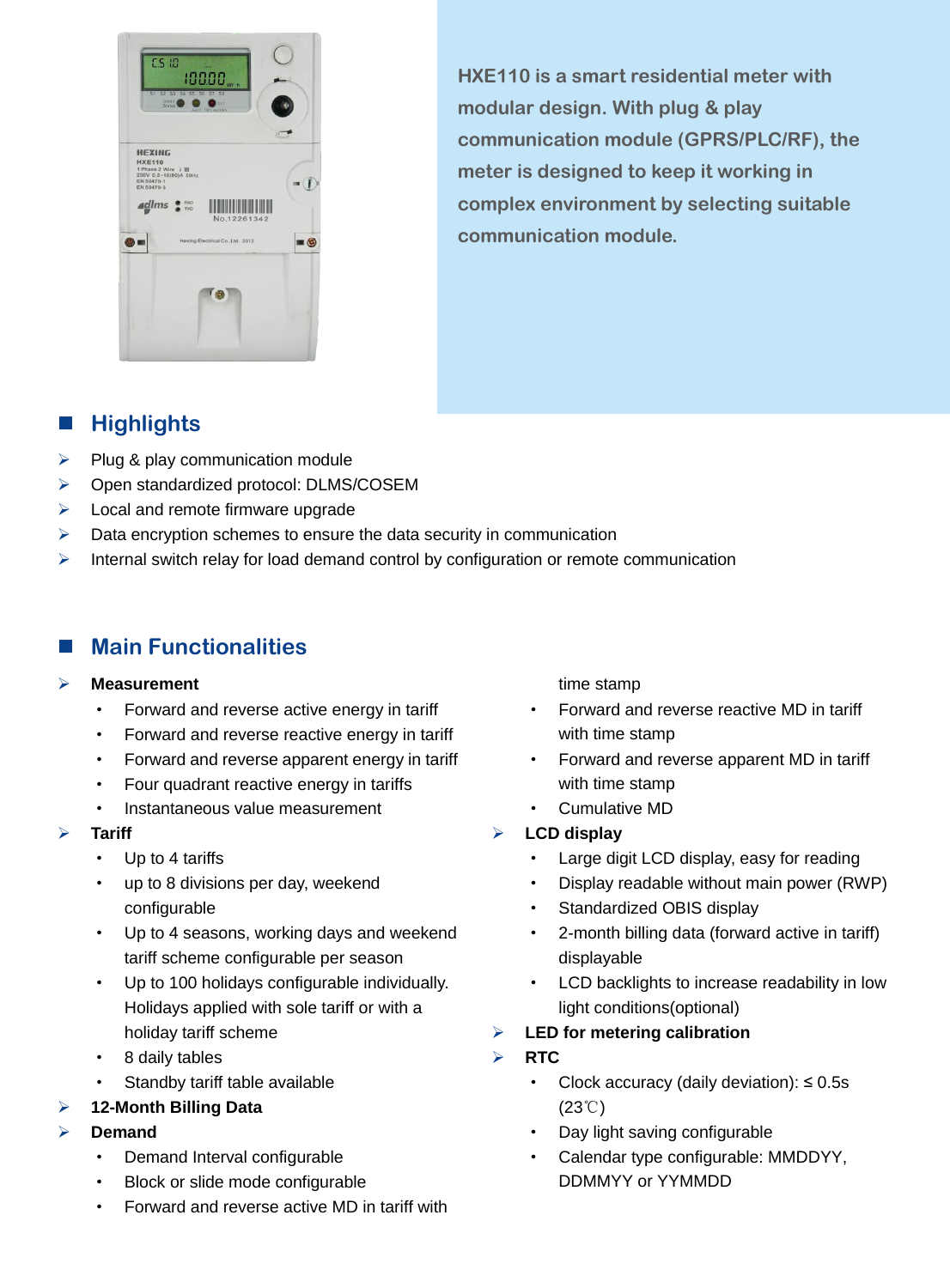#### **Event Record**

- · Multiple event detections and records with categories of operation, power grid and tampering
- · Event record with large capacity(up to 200 items per event type)
- · Neutral line sensor for tampering-proof, detecting bypass, neutral line earthed(optional)

#### **Load control**

- · Up to 100A
- · Flexible load control method

#### **Load profile**

- · Up to 17 channels
- · 3400K bytes available in total
- · Average, maximum, minimum value of voltage, current, power, frequency can be recorded

## ■ Specifications

| <b>Description</b>                              | <b>Value</b>                                     |
|-------------------------------------------------|--------------------------------------------------|
| <b>Accuracy</b>                                 | Class 1 or 2 (IEC), Class A or B (MID)           |
| <b>Voltage</b>                                  |                                                  |
| Reference voltage                               | 110-127V, 220-240V                               |
| Operating voltage range                         | 80%-115%Un                                       |
| <b>Current</b>                                  |                                                  |
| <b>Basic current</b>                            | 5A,10A                                           |
| Maximum current                                 | 40A, 60A, 80A, 100A                              |
| <b>Starting current</b>                         | $< 0.4%$ lb                                      |
| <b>Frequency</b>                                | 50Hz or 60Hz                                     |
| <b>Temperature</b>                              |                                                  |
| Operation range                                 | $-25^{\circ}$ to $+60^{\circ}$                   |
| Limit range for storage and transport           | $-40^{\circ}$ to $+75^{\circ}$ C                 |
| <b>Humidity</b>                                 | Up to 95%                                        |
| <b>Power Consumption</b>                        |                                                  |
| Power consumption in voltage circuit (active)   | ≤2 W                                             |
| Power consumption in voltage circuit (apparent) | ≤10 VA                                           |
| Power consumption in current circuit            | ≤1 VA                                            |
| <b>Insulation Strength</b>                      |                                                  |
| AC voltage test                                 | during 1min<br>4kV                               |
| Impulse voltage test                            | 1.2/50µs mains connections 6kV                   |
| <b>EMC</b>                                      |                                                  |
| Electrostatic discharges(Contact discharges)    | 8kV                                              |
| Electrostatic discharges(Air discharges)        | 15kV                                             |
| Surge immunity test                             | 4kV                                              |
| Fast transient burst test                       | 4kV                                              |
| Electromagnetic RF fields (80MHz to 2000MHz)    | 10V/m(with current), 30V/m(without current)      |
| <b>Connection Terminals</b>                     | $\varphi$ 8mm                                    |
| <b>Housing</b>                                  |                                                  |
| Protection degree                               | IP54(with long terminal cover)                   |
| Meter cover                                     | Opaque PC+ fiber glass with a transparent window |
| Meter base                                      | Opaque PC                                        |
| Terminal cover                                  | Opaque PC                                        |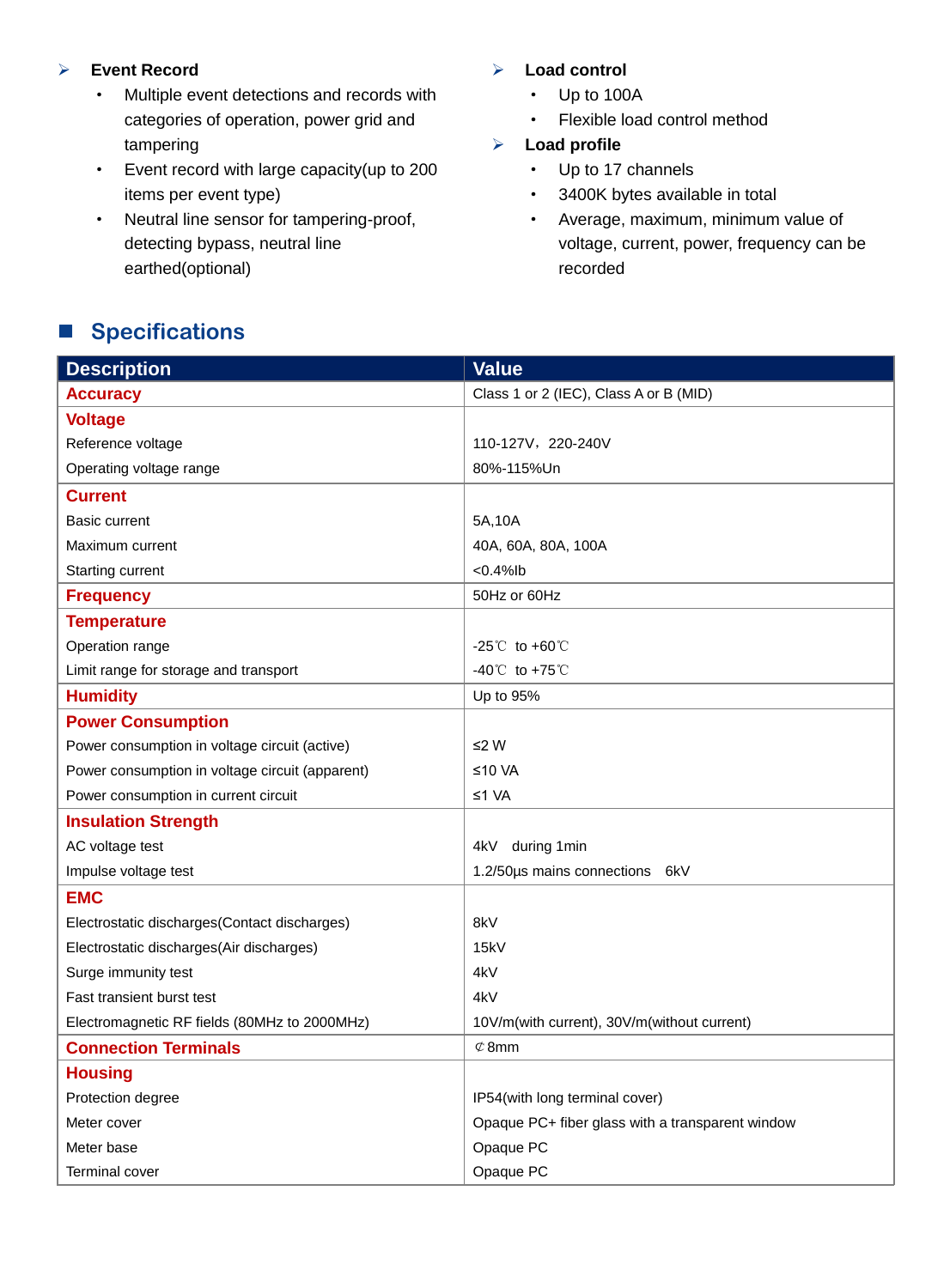| <b>Display</b>                     |                                              |
|------------------------------------|----------------------------------------------|
| Digit size                         | $8.0$ mm x $4.2$ mm                          |
| Number of digits                   | 8                                            |
| <b>Communication Interface</b>     |                                              |
| Optical communication              | DLMS/COSEM, data encryption                  |
| <b>RS485</b>                       | DLMS/COSEM, data encryption                  |
| plug-and-play communication module | According to Corresponding standard          |
| Weight                             |                                              |
| Net weight                         | Approx.0.87kg (without communication module) |
|                                    | Approx.0.93kg (+PLC communication module)    |
|                                    | Approx.0.93kg(+GPRS communication module)    |
| Package                            | Approx.0.4kg                                 |
| <b>Dimension</b>                   | 190mm×130mm×78mm (Extended terminal cover)   |

## **Standard**

| IEC62052-11 | Electricity metering equipment (a.c.) General requirements, tests and test conditions – Part 11: Metering<br>equipment                   |
|-------------|------------------------------------------------------------------------------------------------------------------------------------------|
| IEC62053-21 | Electricity metering equipment (a.c.) Particular requirements - Part 21: Static meters for active<br>energy(classes 1 and 2)             |
| IEC62053-23 | Electricity metering equipment (a.c.) – Particular requirements –Part 23: Static meters for reactive energy<br>(classes 2 and 3)         |
| IEC62056-21 | Electricity metering – Data exchange for meter reading, tariff and load control – Part 21:Direct local data<br>exchange                  |
| IEC62056-46 | Electricity metering - Data exchange for meter reading, tariff and load control - Part 46: Data link layer using<br><b>HDLC</b> protocol |
| IEC62056-47 | Electricity metering - Data exchange for meter reading, tariff and load control - Part 47:COSEM transport<br>layer for IP networks       |
| IEC62056-61 | Electricity metering – Data exchange for meter reading, tariff and load control – Part 61:OBIS Object<br>identification system           |
| IEC62056-62 | Electricity metering – Data exchange for meter reading, tariff and load control – Part 62: Interface classes                             |
| EN50470-1   | Electricity metering equipment (a.c.) - Part 1: General requirements, tests and test conditions - Metering                               |
|             | equipment (class indexes A, B and C)                                                                                                     |
| EN50470-3   | Electricity metering equipment (a.c.) - Part 3: Particular requirements - Static meters for active energy                                |
|             | (class indexes A, B and C)                                                                                                               |